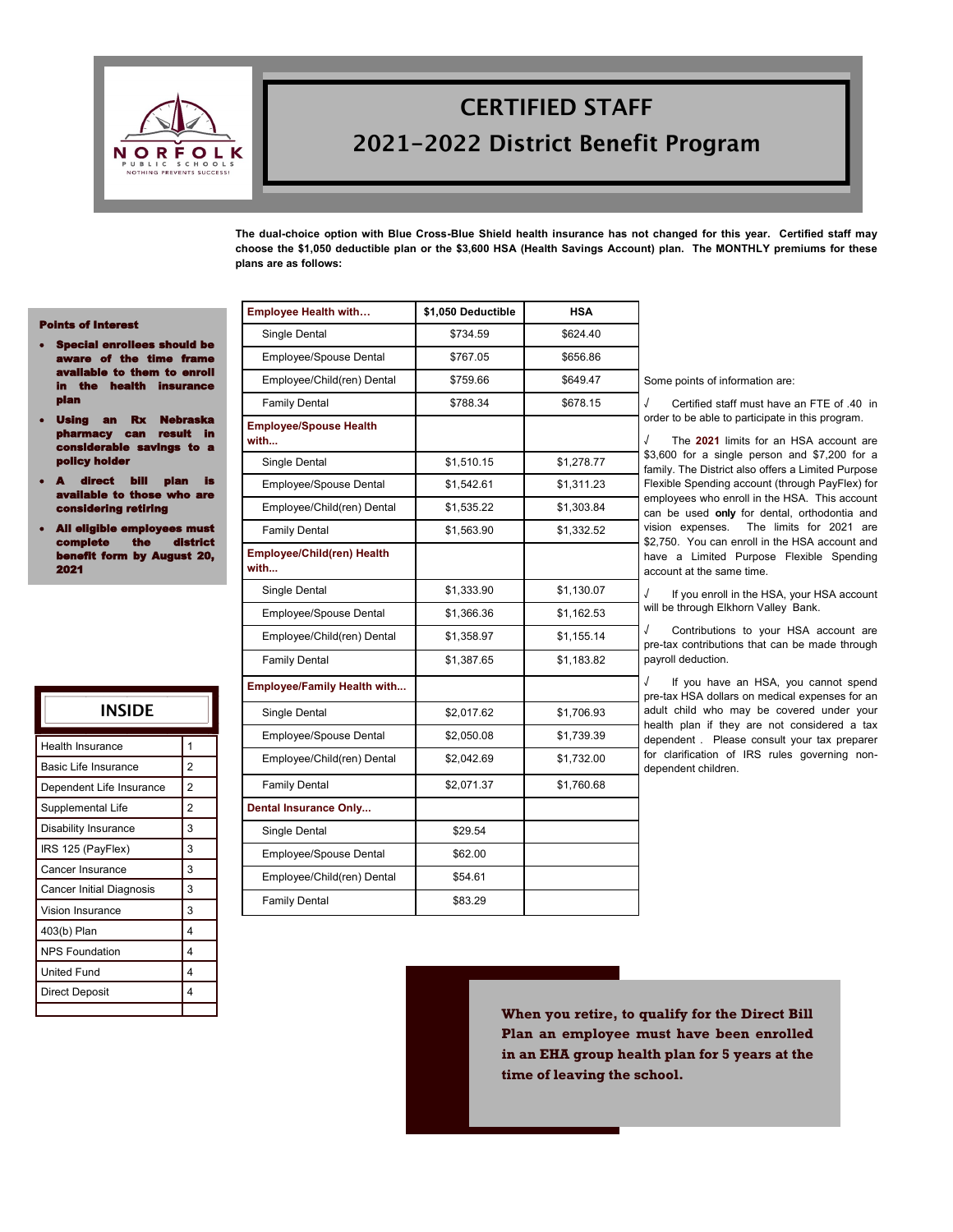### **Basic Life Insurance**

The District's term life insurance program is with the National Insurance Services. Staff may purchase coverage equal to their salary rounded to the next highest thousand. The maximum that may be purchased is \$100,000 and the minimum is \$10,000. This policy contains an accidental death and dismemberment provision doubling the amount of benefit that may be available.

*Applying for coverage 31 days or more after the first day of employment will require an "Evidence of Insurability" form.* 

Retirees may keep their basic life insurance at the current coverage amount and cost they are paying until they reach age 70.

**The cost for this benefit is \$.16/\$1,000 of coverage.**

## **Dependent Life Insurance**

Dependent Life Insurance in the amount of \$5,000 for the spouse and \$2,000 for each child, 14 days old to 26 years old, is available at an additional cost of \$2.01 per family per month. Employees must take the Basic Life Insurance to be eligible for Dependent Life.

## **Supplemental Life Insurance**

Supplement Life Insurance coverage is offered to employees in amounts from \$10,000 to \$100,000 in increments of \$10,000. This includes an equal amount of accidental Death and Dismemberment provision for the employee only. One-half of the amount of the employee coverage is available for the employee's spouse at the employee's rate. Coverage for children is available at \$10,000 per child, 14 days old to 23 years old if a full-time student, with the cost being \$2.00 for coverage for all children. *You must take the Basic Life Insurance coverage to be eligible to participate in the Supplemental Life Insurance coverage.* All new employees are eligible for coverage in the first 31 days of employment without "Evidence of Insurability" requirements. For those who have been employed over 31 days and have not previously taken Supplemental Life, an "Evidence of Insurability" form is required. This form is available in the payroll office. You are eligible to request this coverage at the beginning of each school year. Additionally, evidence of insurability is required if requesting coverage over \$60,000.

The rates for the Supplemental Life plan are step-rated based upon age and amount of coverage. Use the following table to calculate the cost. If you desire spouse coverage, it is 50% of the employee coverage and 50% of the employee's cost.

| Age Bands for Supplemental Life | Per \$1,000 of Insurance |
|---------------------------------|--------------------------|
| 15-29                           | 0.09                     |
| 30-34                           | 0.10                     |
| 35-39                           | 0.12                     |
| 40-44                           | 0.19                     |
| 45-49                           | 0.26                     |
| 50-54                           | 0.44                     |
| 55-59                           | 0.69                     |
| 60-64                           | 1.01                     |
| 65-69                           | 1.73                     |
| 70-74                           | 2.91                     |
| 75-79                           | 4.64                     |
| 80 & Over                       | 6.40                     |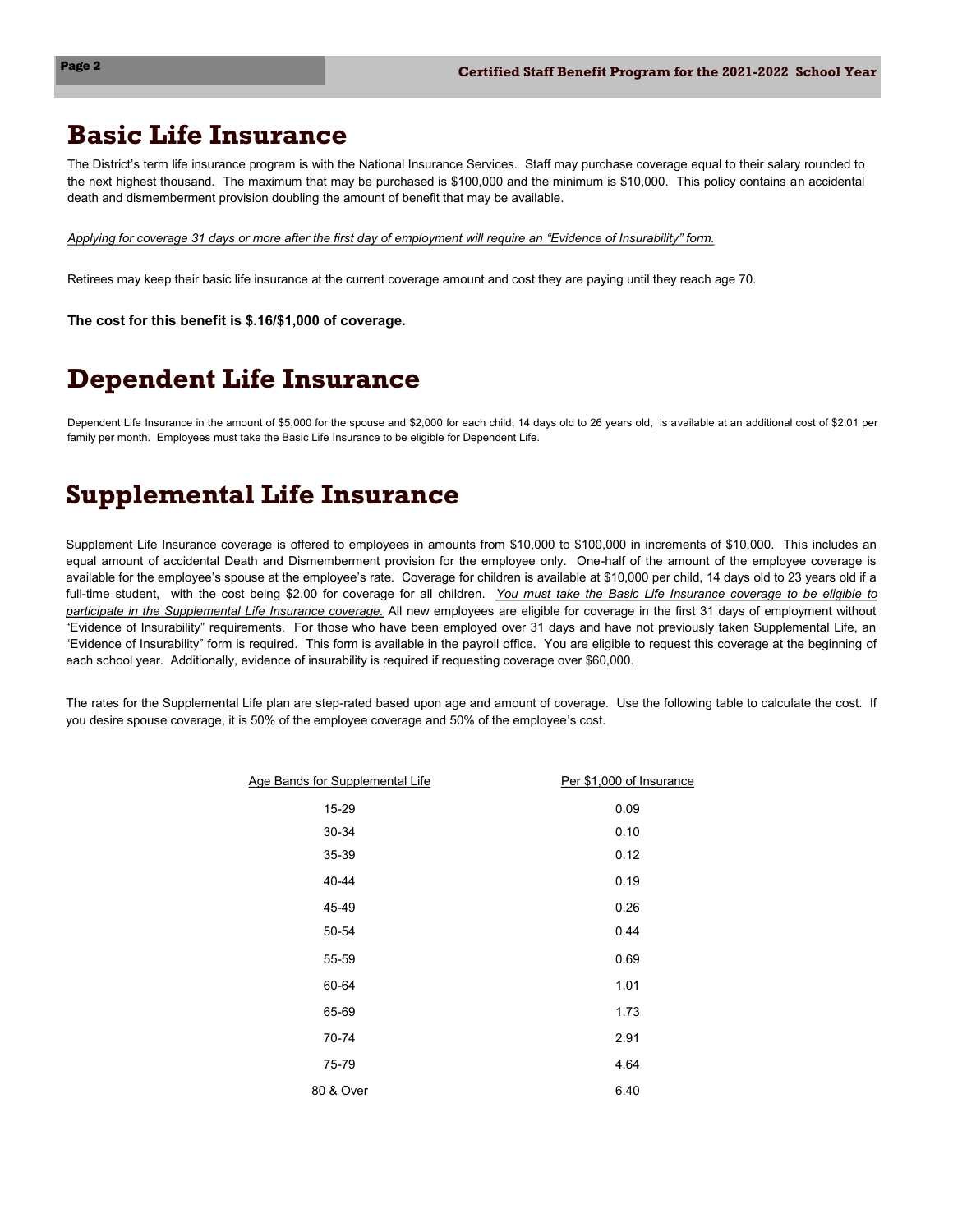#### **Disability Insurance**

The National Insurance Services long-term disability insurance policy is available to purchase. Policy benefits begin after the use of allowable accumulative sick leave, up to a maximum of 75 days. The disability payment is based upon 66 2/3% of gross salary with a maximum monthly benefit of \$14,445. The cost of the premium is \$.361 per \$100. Employees who do not wish to have this insurance must complete a waiver form and return to the payroll office.

## **Flexible Spending Accounts (PayFlex)**

IRS Section 125 deductions allow employees to set aside pre-tax dollars to use for non-reimbursable health care expenses, as well as child care expenses. Employees should complete the enrollment form after calculating how much should be set aside to meet these yearly expenses. You may carry over unused PayFlex Health Care funds up to \$550 into the next plan year. The maximum yearly contribution for childcare is \$5,000 and for nonreimbursed health care is \$2,750. For those employees who elect to take the \$3,600 Health Savings Account (HSA), you may also contribute to a Limited Purpose Flexible Spending Account. This account can be used ONLY for dental, orthodontia and vision expenses. The limits for 2021 are \$2,750. You can have an HSA and a Limited Purpose FSA account at the same time. If you plan to enroll in the HSA in January and you want to have a Limited Purpose Flexible Spending Account also, you will enroll in the Limited Purpose Flexible Spending Account in September.

### **Cancer Insurance**

The Norfolk Public Schools offers a Group Cancer Policy through Colonial Life Insurance. The policy provides benefits if the first date of diagnosis of cancer or the performance of a cancer screening test occurs while the policy is in force. The cancer must be pathologically or clinically diagnosed. Benefits include the following:

- √ \$100 per day if you are confined in a hospital/intensive care unit; \$200 per day after the first 30 days up to 365 days per year.
- √ \$50 wellness benefit per calendar year for services such as breast exams, pap smears, PSA or colonoscopy.
- Transportation and lodging costs.
- √ Hair and external breast prosthesis coverage
- The cost of the monthly premium is \$10.70 for a single policy and \$17.85 for a family policy.

## **Cancer Initial Diagnosis Rider**

After having purchased the cancer policy, an Initial Diagnosis of Cancer Rider is also available to district staff. The rider pays a lump sum benefit for the initial (first) diagnosis of internal (not skin) cancer that occurs after the waiting period. This benefit may be used to help pay for deductibles and coinsurance on your major medical insurance or settle any outstanding debts. Some of the features are:

- √ Guaranteed renewable as long as your cancer insurance policy is in force and you pay your premiums for the rider.
- √ Covers the same members as your cancer insurance policy.
- Pays benefits regardless of any other insurance you have with other insurance companies.
- Pays benefits directly to you, unless you specify otherwise.

The cost for this rider is \$3.15 for a single policy and \$5.25 for a family policy.



## **Vision Plan**

The district offers vision plans through VSP or EyeMed. The plans offer discounts on your eye exam, frames, contact lenses, progressive lenses, scratch coating and anti-reflective coating. There are also additional discounts on Lasik or PRK through both plans. Discounts and prices are similar with both plans, but feature different networks. Search the networks at vsp.com and eyemed.com to find your provider or retail location. You will need to choose either VSP or EyeMed at open enrollment if you would like to take vision insurance.